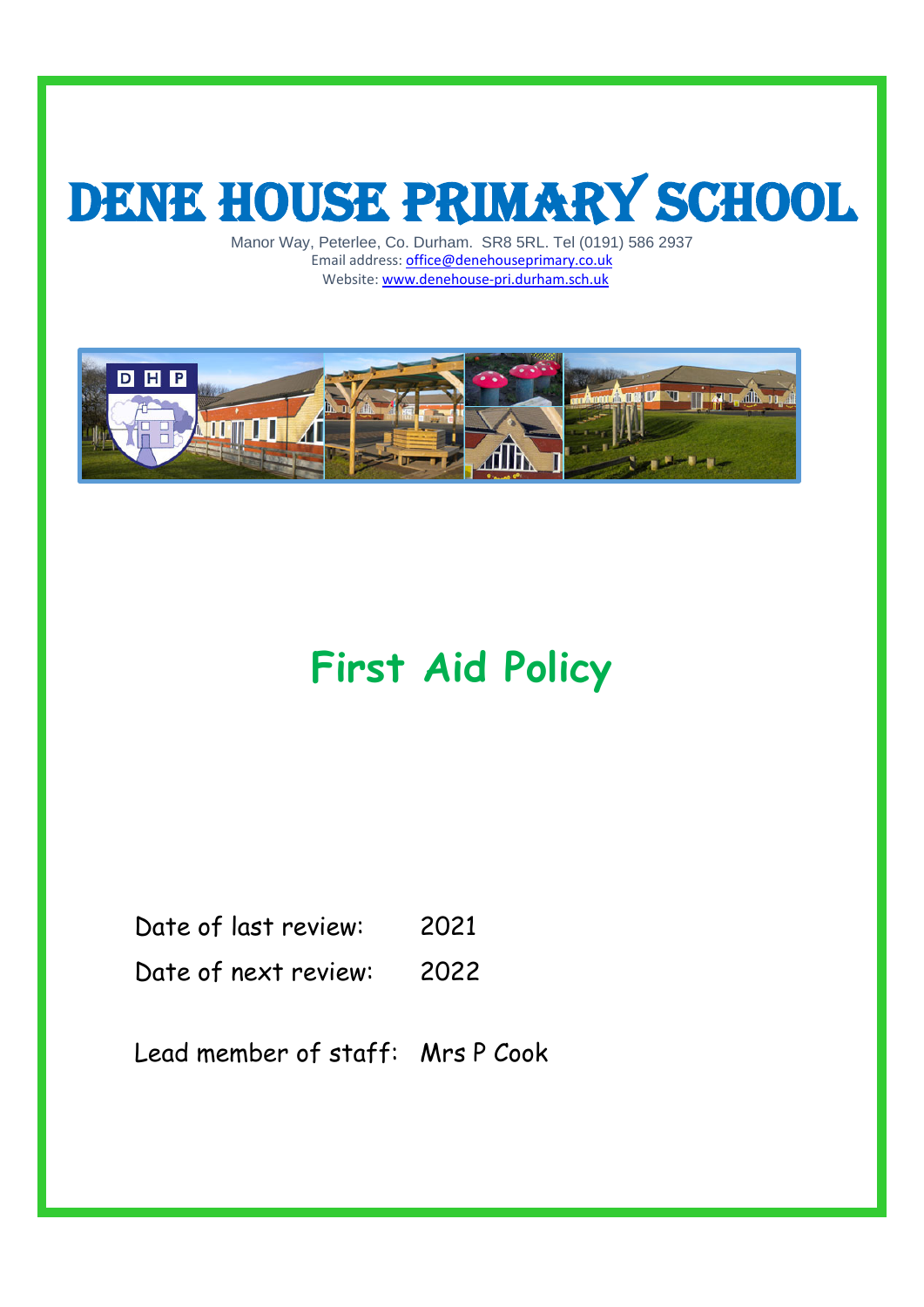The health and safety of all children at Dene House Primary School is of the highest importance to all staff.

This policy explains the practices in place to address the health needs of the children which may be as a result of accidents or medical conditions.

Our school has fully qualified first aiders and paediatric first aiders who are responsible for dealing with any serious first aid matters and can be called upon to offer advice whenever required.

First aid training is carried out in line with current Health and Safety recommendations. This is every 3 years to re-qualify as a first aider.

#### **1. Legislation and guidance**

There is a range of legislation which has been considered when reviewing this policy as follows:

- The Health and Safety (First Aid) Regulations 1981, which states that employers must provide adequate and appropriate equipment and facilities to enable first aid to be administered to employees, and qualified first aid personnel
- The Management of Health and Safety at Work Regulations 1992, which require employers to make an assessment of the risks to the health and safety of their employees
- The Management of Health and Safety at Work Regulations 1999, which require employers to carry out risk assessments, make arrangements to implement necessary measures, and arrange for appropriate information and training
- The Reporting of Injuries, Diseases and Dangerous Occurrences Regulations (RIDDOR) 2013, which state that some accidents must be reported to the Health and Safety Executive (HSE), and set out the timeframe for this and how long records of such accidents must be kept
- Social Security (Claims and Payments) Regulations 1979, which set out rules on the retention of accident records
- The Education (Independent School Standards) Regulations 2014, which require that suitable space is provided to cater for the medical and therapy needs of pupils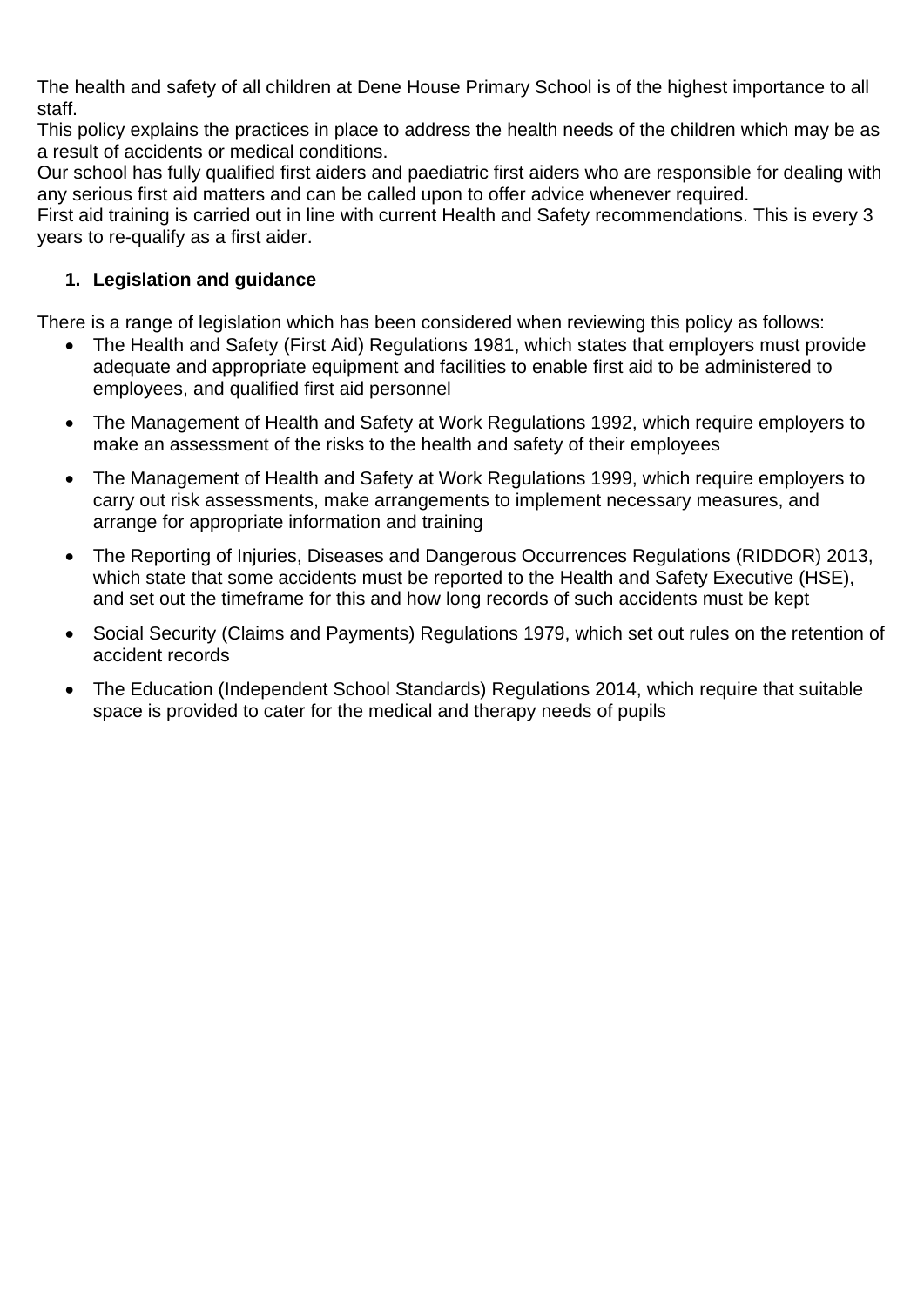## **2. Roles and responsibilities**

In Dene House Primary School at least one person who has a current paediatric first aid certificate will be on the premises at all times.

The school will have a sufficient number of suitably trained first aiders and an 'appointed person' to take charge of first aid arrangements.

#### **Appointed person(s) and first aiders**

The school's appointed person is responsible for:

- Taking charge when someone is injured or becomes ill
- Ensuring there is an adequate supply of medical materials in first aid kits, and replenishing the contents of these kits
- Ensuring that an ambulance or other professional medical help is summoned when appropriate

First aiders are trained and qualified to carry out the role and are responsible for:

- Acting as first responders to any incidents; they will assess the situation where there is an injured or ill person, and provide immediate and appropriate treatment
- Sending pupils home to recover, where necessary
- Filling in an accident report on the same day, or as soon as is reasonably practical, after an incident
- Keeping their contact details up to date

The school will display the names of first Aiders and the appointed person in relative places.

#### **The Head Teacher**

The Head Teacher is responsible for the implementation of this policy, including:

- Ensuring that an appropriate number of appointed persons and/or trained first aid staff are present in the school at all times
- Ensuring that first aiders have an appropriate qualification, keep training up to date and remain competent to perform their role
- Ensuring all staff are aware of first aid procedures and first aid staff
- Ensuring appropriate risk assessments are completed and appropriate measures are put in place
- Undertaking, or ensuring that managers undertake, risk assessments, as appropriate, and that appropriate measures are put in place
- Ensuring that adequate space is available for catering to the medical needs of pupils
- Reporting specified incidents to the HSE when necessary

#### **Staff**

School staff are responsible for:

- Ensuring they follow first aid procedures
- Ensuring they know who the first aiders in school are
- Completing accident forms for all incidents they attend to, where a first aider/appointed person is not called
- Informing the Head Teacher or their manager of any specific health conditions or first aid needs of which they are aware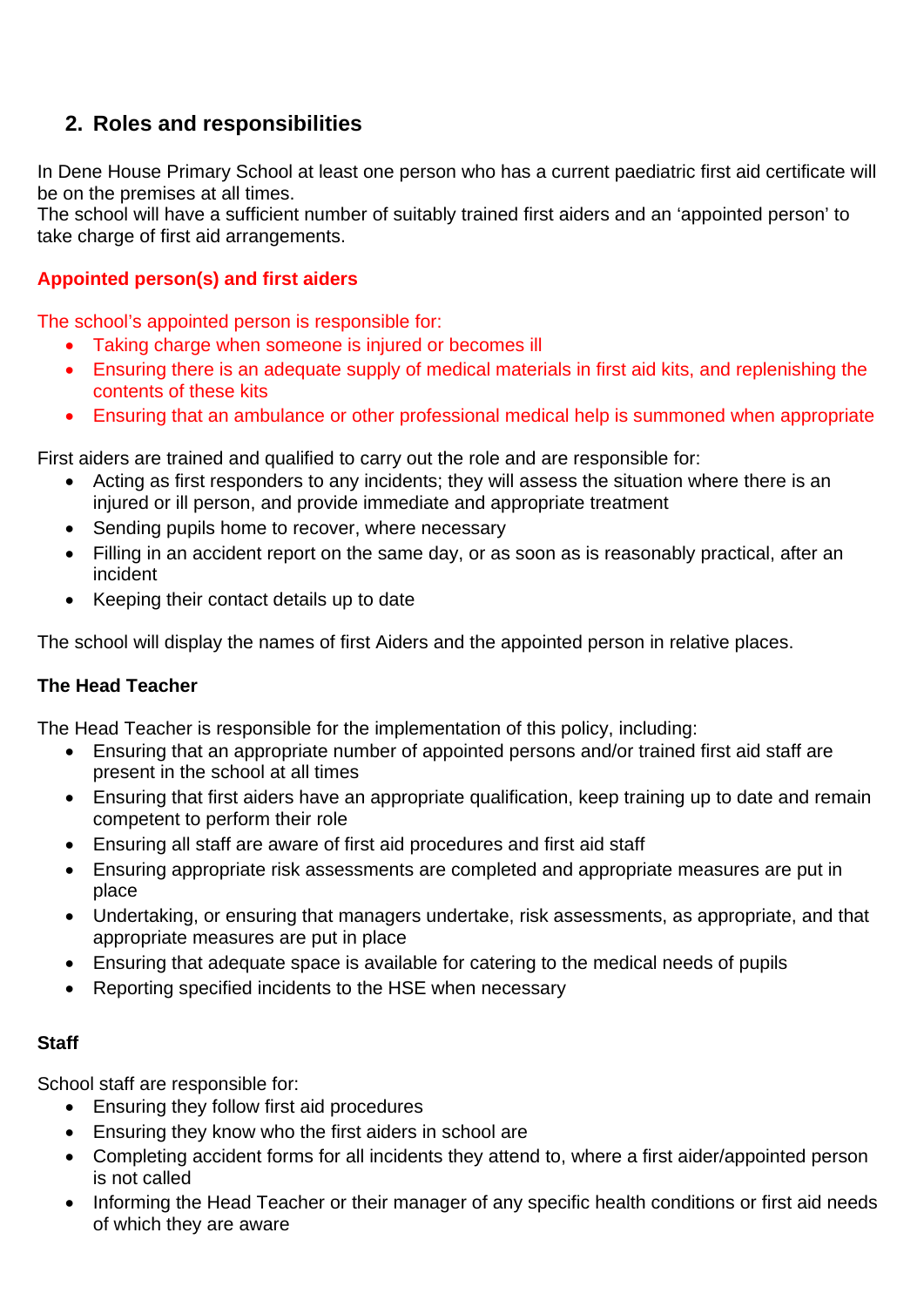### **3. First Aid Procedures**

In the event of an accident resulting in injury:

- The closest member of staff present will assess the seriousness of the injury and seek the assistance of a qualified first aider, if appropriate, who will provide the required first aid treatment
- The first aider, if called, will assess the injury and decide if further assistance is needed from a colleague or the emergency services. They will remain on scene until help arrives
- The first aider will also decide whether the injured person should be moved or placed in a recovery position
- If the first aider judges that a pupil is too unwell to remain in school, parents will be contacted and asked to collect their child. Upon their arrival, the first aider will recommend next steps to the parents
- If emergency services are called, the appointed person will contact parents immediately
- The first aider/relevant member of staff will complete an accident report form on the same day or as soon as is reasonably practical after an incident resulting in an injury

#### **Dealing with bodily fluids – Aims:**

• To administer first aid, cleaning, etc. for the individual.

- **To protect the individual and others from further risk of infection.**
- To protect the individual administering first aid, cleaning, etc.

#### **Procedure to adopt when dealing with blood, body fluids, excreta, sputum and vomit:**

- Isolate the area.
- Always use PPE. NEVER touch bodily fluids with your bare hands.
- Clean the spillage area.
- Use bucket and mop with red mark from Caretaker's room (inform Caretaker if used by leaving a note)
- Double bag all materials used and dispose of in the outside dustbin.
- Blood loss if possible give individual cotton pad to hold against themselves whilst you put on disposable gloves.
- Always wash hands after taking disposable gloves off.

#### **Off-site procedures**

When taking pupils off the school premises, staff will ensure they always have the following:

- A mobile phone
- A portable first aid kit
- Information about the specific medical needs of pupils
- Parents' contact details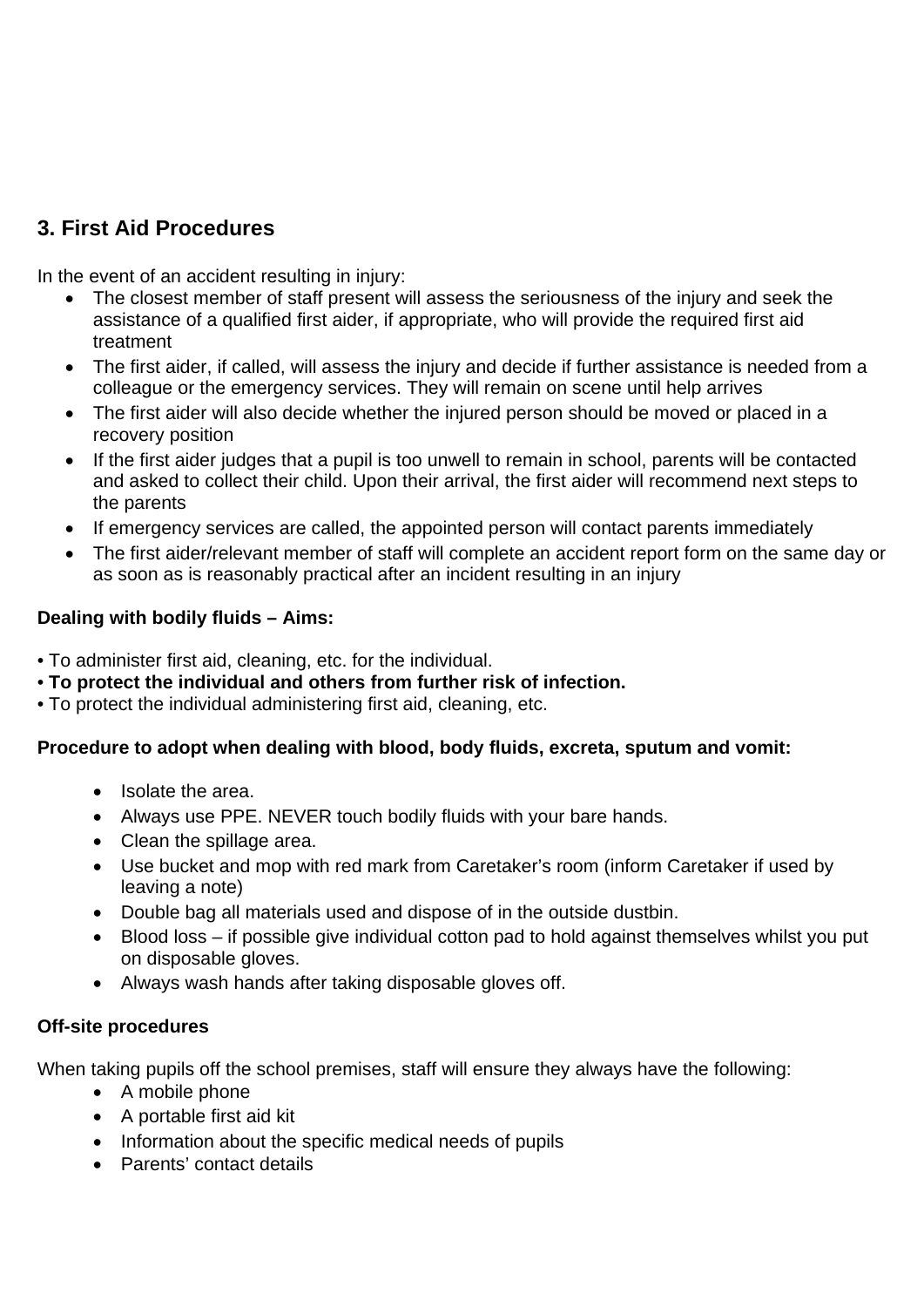Risk assessments will be completed by the class Teacher prior to any educational visit that necessitates taking pupils off school premises. There will always be at least one first aider on school trips and visits.

 Schools with Early Years Foundation Stage provision will always have at least one first aider with a current paediatric first aid certificate present on school trips and visits, as required by the statutory framework for the Early Years Foundation Stage.

 All teachers taking children out of school for a trip or residential visit are equipped with a first aid pack and will carry any medication needed for individual children.

#### **4. First Aid Equipment**

Dene House Primary has a range of First Aid equipment on site and an appropriately stocked First Aid Kit is kept in the stock cupboard. Cuts are cleaned using, running water and/ or anti-bacterial wipes as appropriate. PPE is found in the area of the first aid box and will be worn by staff when dealing with blood and any other bodily fluids.

 Disposable ice packs are found in the first aid box also in the stock room and can be used to reduce the swelling for bumps and suspected strains and sprains. If ice packs are used then these are first wrapped in a paper towel/or suitable covering to prevent contact with the skin.

All medical waste is disposed of in a medical disposal unit which is kept securely in the stock cupboard.

#### **General**

Small first aid packs are available in bags used by the lunchtime assistants. The first aid equipment will be regularly checked and managed by the first aiders.

#### **5. Record Keeping and reporting**

 All accidents are recorded on a minor accident form (an accident report form for staff) and these are stored in the First Aid cupboard. As much detail as possible should be supplied when reporting an accident.

 Any head bumps are recorded and parents are informed by a 'bumped head' letter or a telephone call home. In the event of serious injury or concerns, first aiders must complete an accident/ incident report form, sending a copy to the Durham Safeguarding Children Partnership and directing the child/ adult to see a doctor or visit an accident and emergency department to seek further advice.

Medical information about a child is gathered through the data collection sheets as well as through information provided by parent or carer.

Important medical information is kept on SIMs and is accessible by all teachers. Records about those children with particular medical conditions or allergies are also kept in the office in the blue contacts file and information displayed on the medical board (with parental consent).

All emergency phone numbers are kept in the contacts file in the office and on SIMs. Each new child that starts within the school supply information regarding health issues and these are recorded on SIMs.

Food allergies are listed in the blue contacts file and displayed on the medical board so that the teachers are aware. The school cook is notified of all children with food allergies. Photographs are provided to help staff identify and therefore provide the appropriate care for specific children. Dene House Primary School will not discriminate against pupils with medical needs.

In certain circumstances it may be necessary to have in place an Individual Health Care Plan. This will help staff identify the necessary safety measures to help support young people with medical needs and ensure that they and others, are not put at risk. These plans will be drawn up in consultation with parents and relevant health professionals.

They will include the following:-

- Details of the young person's condition
- Special requirements i.e. dietary needs, pre-activity precautions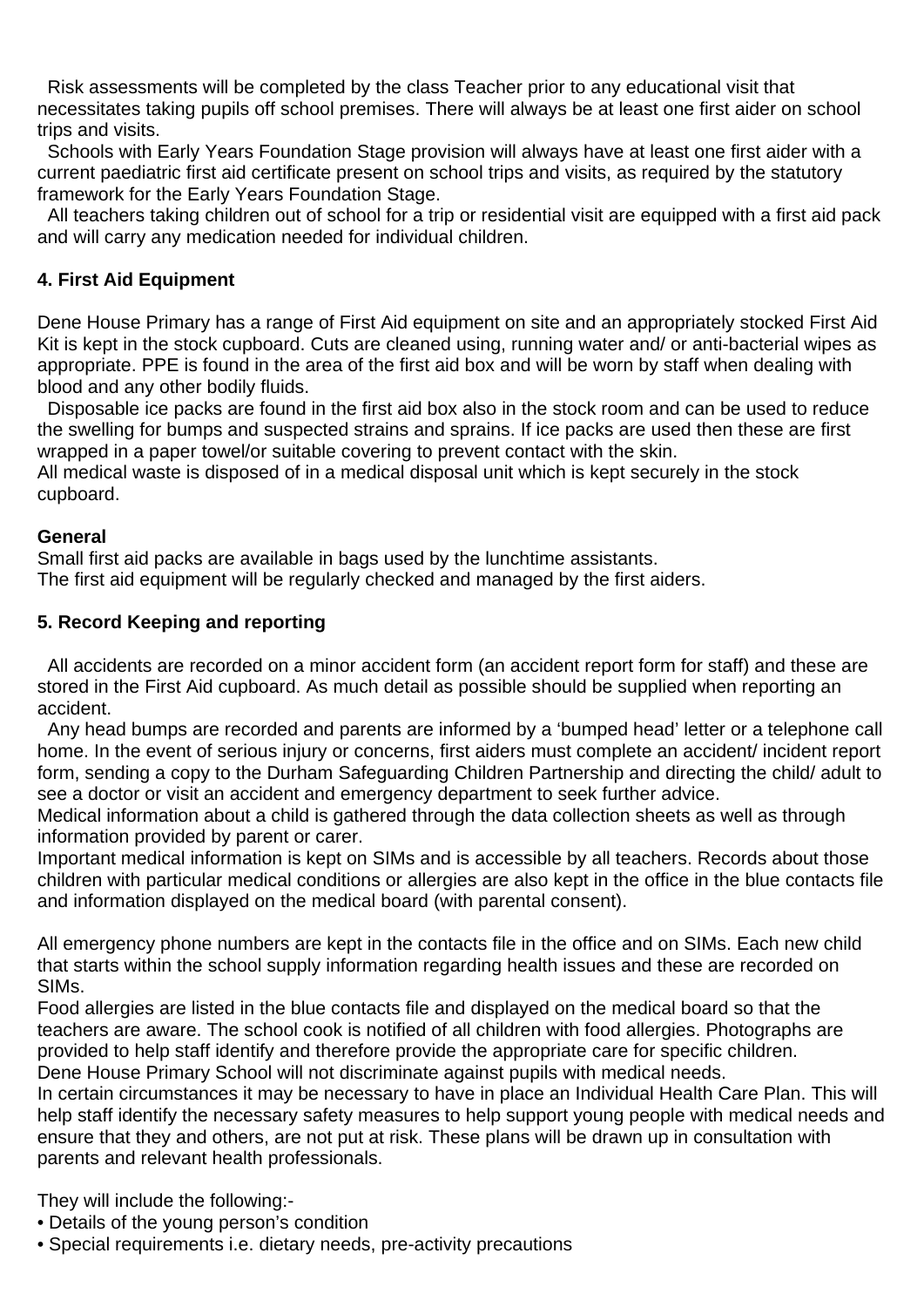- Any side effects of the medicines
- What constitutes an emergency
- What action to take in an emergency
- Who to contact in an emergency
- The role staff can play

#### **Notifying Parents**

The appointed person in school will inform parents of any accident or injury sustained by a pupil, and advise of any first aid treatment given, on the same day, or as soon as reasonably practicable.

#### **Reporting to Ofsted and child protection agencies**

The Head Teacher will notify Ofsted of any serious accident, illness or injury to, or death of, a pupil while in the school's care. This will happen as soon as is reasonably practicable, and no later than 14 days after the incident. The Head Teacher will also notify Durham Safeguarding Children Partnership of any serious accident or injury to, or the death of, a pupil while in the school's care.

#### **Reporting to the HSE**

The Head Teacher will keep a record of any staff accident which results in a reportable injury, disease, or dangerous occurrence as defined in the RIDDOR 2013 legislation (regulations 4, 5, 6 and 7). The Head Teacher or their Health and Safety Representative will report these to the Health and Safety Executive as soon as is reasonably practicable and in any event within 10 days of the incident. Reportable injuries, diseases or dangerous occurrences include:

- Death
- Specified injuries, which are:
- Fractures, other than to fingers, thumbs and toes
- Amputations
- Any injury likely to lead to permanent loss of sight or reduction in sight
- Any crush injury to the head or torso causing damage to the brain or internal organs
- Serious burns (including scalding)
- Any scalping requiring hospital treatment
- Any loss of consciousness caused by head injury or asphyxia
- Any other injury arising from working in an enclosed space which leads to hypothermia or heat-induced illness, or requires resuscitation or admittance to hospital for more than 24 hours
- Injuries where an employee is away from work or unable to perform their normal work duties for more than 7 consecutive days (not including the day of the incident)
- Where an accident leads to someone being taken to hospital
- Near-miss events that do not result in an injury, but could have done. Examples of near-miss events relevant to schools include, but are not limited to:
- The collapse or failure of load-bearing parts of lifts and lifting equipment
- The accidental release of a biological agent likely to cause severe human illness
- The accidental release or escape of any substance that may cause a serious injury or damage to health
- An electrical short circuit or overload causing a fire or explosion